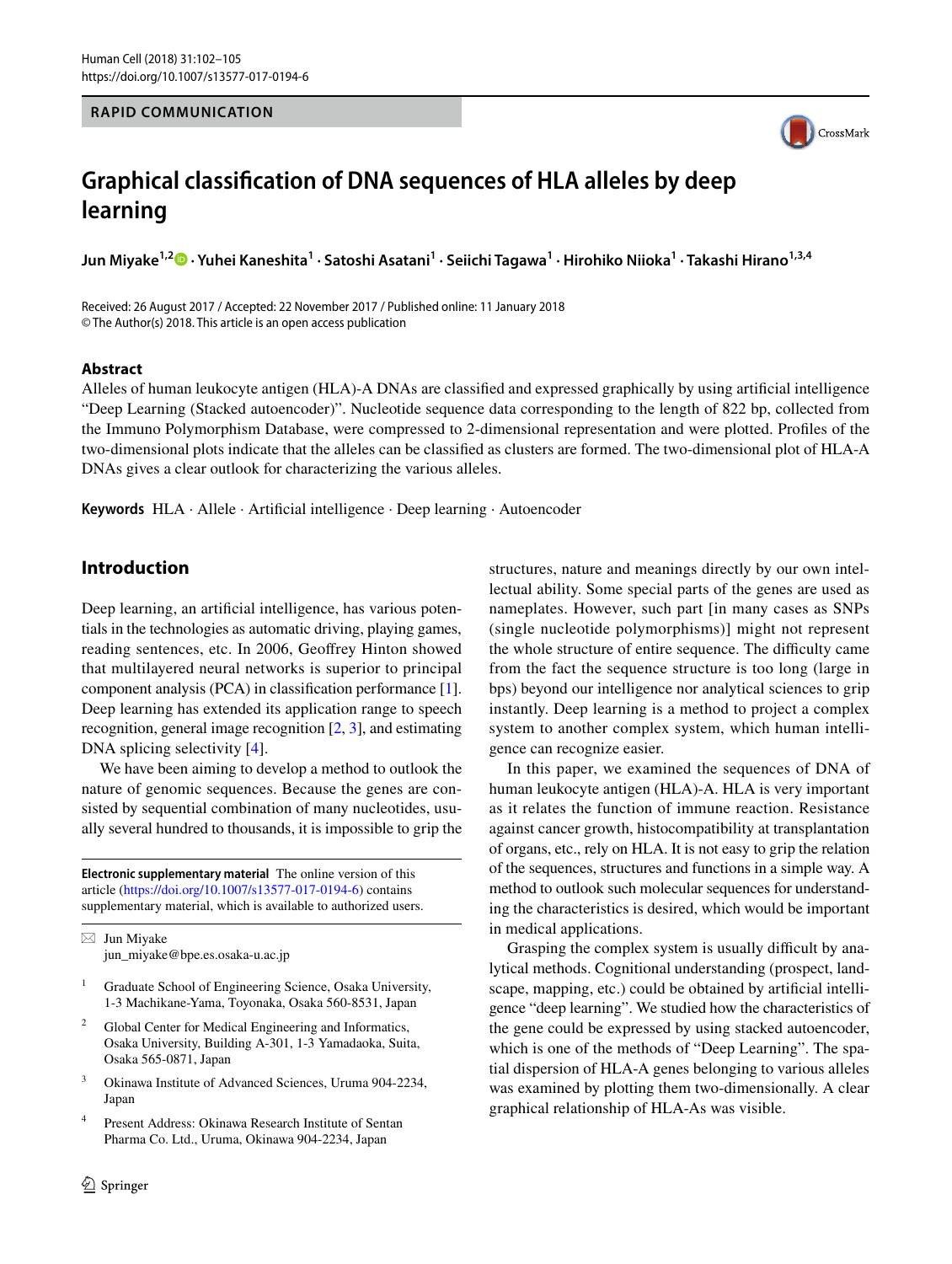#### **Materials and methods**

To acquire graphical relationships among the DNA sequences, we use deep learning technology. We have been examining the method specially for conceptual understanding of biological aspects as DNA sequences [\[5](#page-3-4), [6](#page-3-5)].

HLA-A sequence data are obtained from The European Bioinformatics Institute (EMBL-EBI) ([http://www.ebi.](http://www.ebi.ac.uk/) [ac.uk/](http://www.ebi.ac.uk/)). The HLA-A dataset consists of 19 subtypes. The number of total sequences is 540 as shown in Table [1](#page-1-0) (alleles with the data  $< 10$  are avoided.).

Our method to abstract the 2-D feature of HLA-A DNA sequence consists of two procedures, (A) numerical conversion of DNA sequence and (B) its dimension reduction. (A) The numerical conversion is done by replacing DNA characters (A,G,C,T) into 4-D numerical vectors defned as shown in Table [2](#page-1-1). (B) The dimension reduction is done by autoencoders. The autoencoder provides a nonlinear projection into the lower dimensional space by setting the smaller number of nodes in the middle layer in the autoencoder than that in the input (and output) layer. We reduce the dimension of numerically converted DNA sequences from 3288  $(822 \times 4)$  to 2, gradually (Fig. [1](#page-1-2)).

In the method of stacked autoencoder, there are an *n*-dimensional input layer, an *n*′-dimensional intermediate layer and an n-dimensional output layer  $(n > n')$ . The network of the autoencoder is trained by input data as teacher data to reproduce input data at the output layer. It means that the lower dimensional data representation can maintain sufficient information and relationships of each input data in the lower dimensional feature spaces, if the trained autoencoder can reproduce the input data at the output layer. *n*′-Dimensional intermediate data are used to train the smaller autoencoder to create the more lower dimensional intermediate output. By repeating these processes,

<span id="page-1-0"></span>**Table 1** Data set of alleles: numbers of samples of alleles of HLA-A in the database

| Allele | Number |
|--------|--------|
| $A*01$ | 30     |
| $A*02$ | 164    |
| $A*03$ | 28     |
| $A*11$ | 60     |
| $A*23$ | 12     |
| $A*24$ | 96     |
| $A*26$ | 41     |
| $A*29$ | 15     |
| $A*30$ | 20     |
| $A*31$ | 30     |
| $A*32$ | 14     |
| $A*33$ | 30     |
| Total  | 540    |

<span id="page-1-1"></span>

| <b>Table 2</b> Data set of alleles:<br>attribution of bases to digits | Base | Attributed digit |
|-----------------------------------------------------------------------|------|------------------|
|                                                                       | A    | 1000             |
|                                                                       | т    | 0100             |
|                                                                       | C    | 0010             |
|                                                                       | G    | 0001             |
|                                                                       |      |                  |

it is possible to obtain compressed two-dimensional data fnally. As designed by Geofrey Hinton [[1\]](#page-3-0), the information could be kept even after the compression, i.e., information of the DNA molecule of HLA-A could be interpreted even compressed to 2 dimensions.

We construct stacked autoencoder composed of five (in the case of numerical vector) autoencoders and train them through back-propagation and stochastic gradient descent to minimize the reconstruction error. Activation function is ReLU. Data with the dimension of 3288 are successfully compressed to 2 dimensional data with a certain accuracy. The layers have 3288, 1600, 800, 400, 150 and 2 nodes, respectively (input layer, four intermediate layers, and output layer). Consequently, the stacked autoencoder projects the input data to 2-dimensional feature representation. We use the deep learning library SIGMA-OU, which is an open source library developed and published by our group [[7\]](#page-3-6).

In addition to the binary numerical vector representation, we also use another data representation, document vector [[8\]](#page-3-7).

3288-dimensions (822bp)



<span id="page-1-2"></span>**Fig. 1** Schematic illustration of the compression process of autoencoder for HLA analysis. DNA sequence of HLA-A (822 bp) is regarded as the input layer. Resulted 2-dimensional layer is expressed as a dot on 2-D plane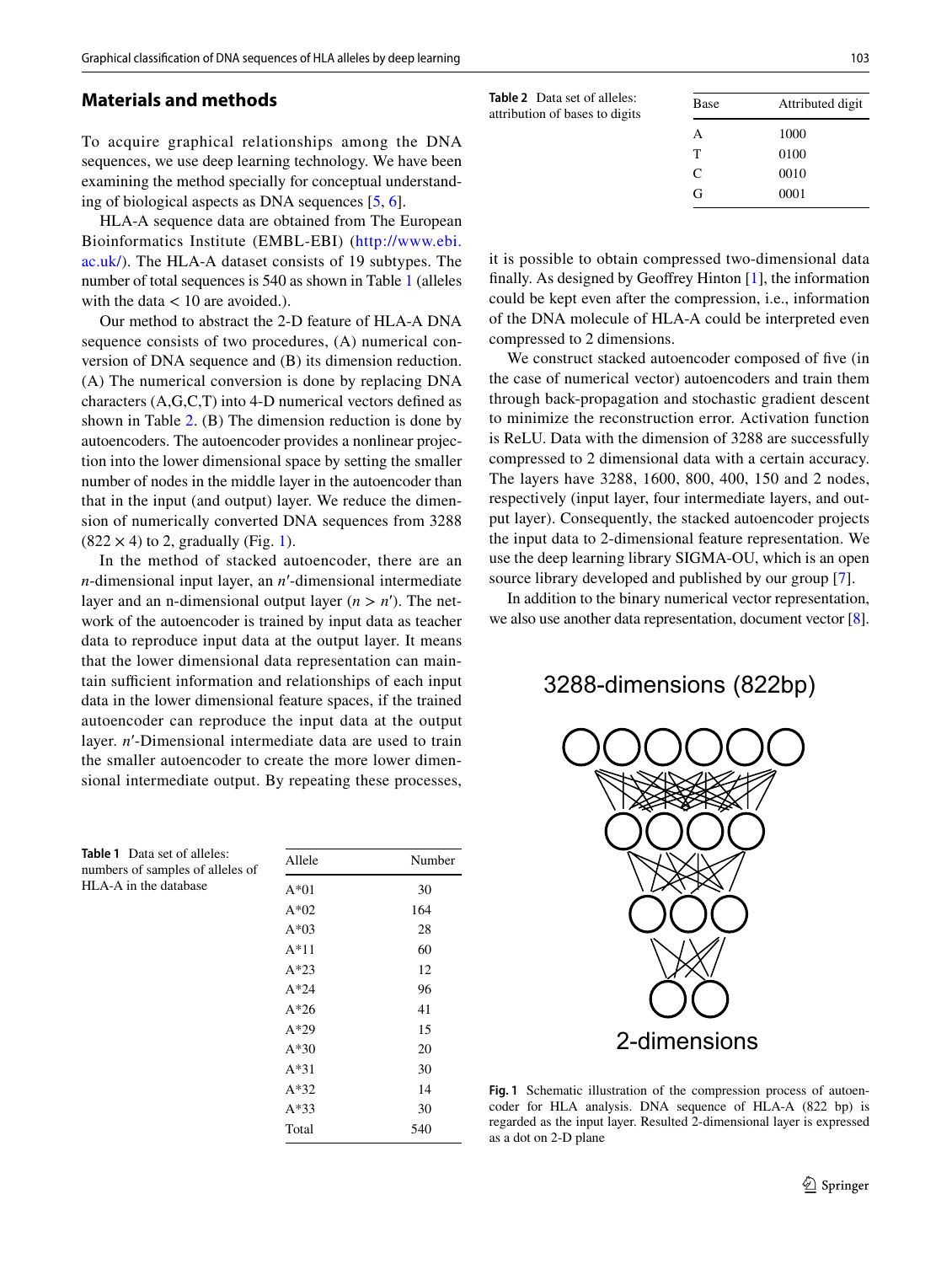The method makes a histogram of words appearing in the sequence. The 'word' means an *l*-mer tiny sequence, given the tiny sequence length *l* (e.g. 4-mer words are 'AAAA', 'AAAT', 'AAAC', 'AAAG',…, 'GGGC', 'GGGG'). In this research, we use its alternative overlapping mode under  $l = 5$ , and the number of all words is 1024. In experiments using this method, the histogram is 1024-dimensional vector of real numbers.

In case of document vector, the number of all words is 1024. A stacked autoencoder to be trained consists of four autoencoders. The intermediate layers of each autoencoder have 768, 384, 128 and 2 nodes, respectively. The number of the nodes and the layers is diferent from the case of using numerical vector. Various hyper parameters (e.g., the number of the layers, the number of the nodes, etc.) are examined and a set of nodes is empirically obtained which give a sufficiently low reconstruction error.

### **Results and discussion**

In this work, autoencoder of deep learning is applied as a method to extract the characteristics of long-chain DNA of HLA-A. The reconstruction errors in the compression process decreased efectively (see Supplemental Figs. 1 and 2) in the both cases of numerical vector and document vector. The two-dimensional expression might lack some information content of the gene characteristics as shown that the reconstruction error plateaued at approximately  $0.2 > 0.0$ in some stages of Supplement Figs. 1 and 2. However, the stacked autoencoder learns the characteristics as much as possible on the neural network and each stage maintained at least about 80% information of characteristic to be shown in the two-dimensional expression. Essential part of the information could be stored while being compressed.

We compressed the DNA data from 3288 dimensions (822 bp) to 2 dimensions with using numerical vector (Fig. [2](#page-2-0)). Dots forming clusters are seen but each cluster does not represent one allele. Note the grid axis does not correspond to any physical meanings.

Aiming for the further improvement of feature extraction, the document vector is examined (Fig. [3](#page-2-1)). Histogram-based document vector is applied based on the study of [[8](#page-3-7)]. It was used in our laboratory to overcome the diferences of the length of DNA in various genes. Comparison between  $n = 4$ , 5, and 6 have been done and the result with  $n = 5$  gave the most clear separations empirically. Also the cases of  $n > 6$ were avoided to reduce the time of calculation.

Almost all the alleles are identifed as own clusters. The separation provides a clear image of classifcation (Fig. [3](#page-2-1)). Formation of isolated clusters is dependent on the genes of the individual alleles. The mutual position of the clusters should be meaningful. In our study on mitochondrial



<span id="page-2-0"></span>**Fig. 2** Graphical projection of HLA-A DNA onto 2-dimensional feature space. Colors of the dots corresponding the alleles, individually. Clusters of the dots are obviously related to the allele types expressed by diferent colors (A\*01–A\*33)



<span id="page-2-1"></span>**Fig. 3** Histogram-based document vector analysis of HLA-A using autoencoder. Positions of alleles are diferent from Fig. [2](#page-2-0) but each one looks much sharpened and independent from those of other alleles. The meanings of the distances and directions of alleles are under investigation but they could be correlated to the genetic diferences for immune characteristics. Closer the positions should indicate the mutual similarities of the sequences

DNA, the distances on the two-dimensional distribution described by autoencoder are related to the diference of DNA sequence and molecular clock [[5\]](#page-3-4). Two-dimensional distribution of clusters could be the measure of their mutual relations but we need more examinations with biological data.

The same analysis was done using PCA method for comparison with using document vector (Fig. [4\)](#page-3-8). Comparison of Figs. [3](#page-2-1) and [4](#page-3-8) indicates autoencoder analysis is superior to PCA methods in the cluster illustration. We assume at this moment, the clearer diferentiations of clusters are derived from capability of autoencoder considering the sequences of the DNAs and repeated learning of them.

So far we experienced, number of samples, length of DNA base pars, and the nature of DNA affect the clustering. Usually the larger the number of training data gives the better resolution (separation of clusters). The longer the length of DNA sequence is the clearer in resolution in a certain extent. However, too much larger and/or longer the length